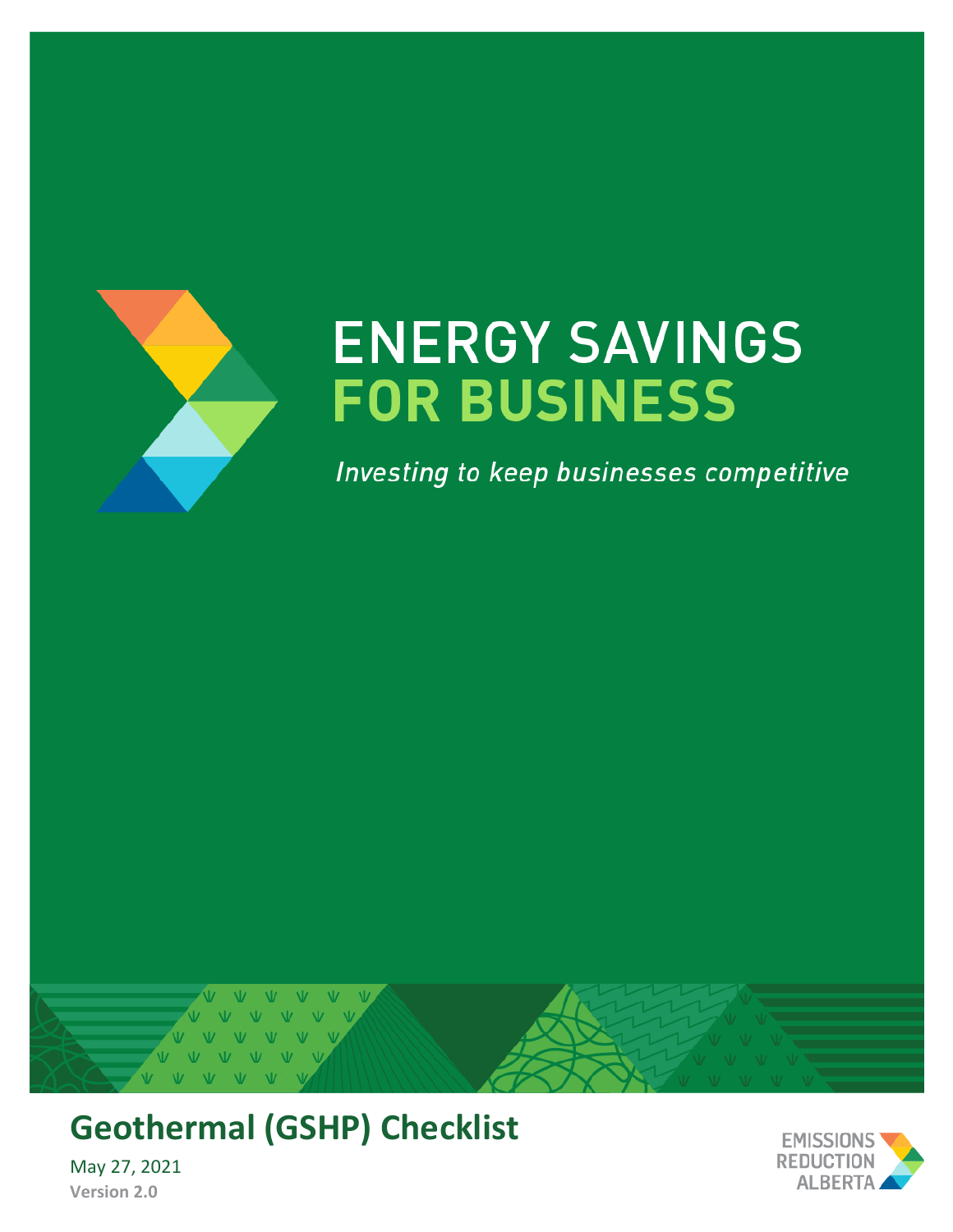### **Table of Contents**

V V V V V V<br>V V V V V V VVVV  $V = M - W$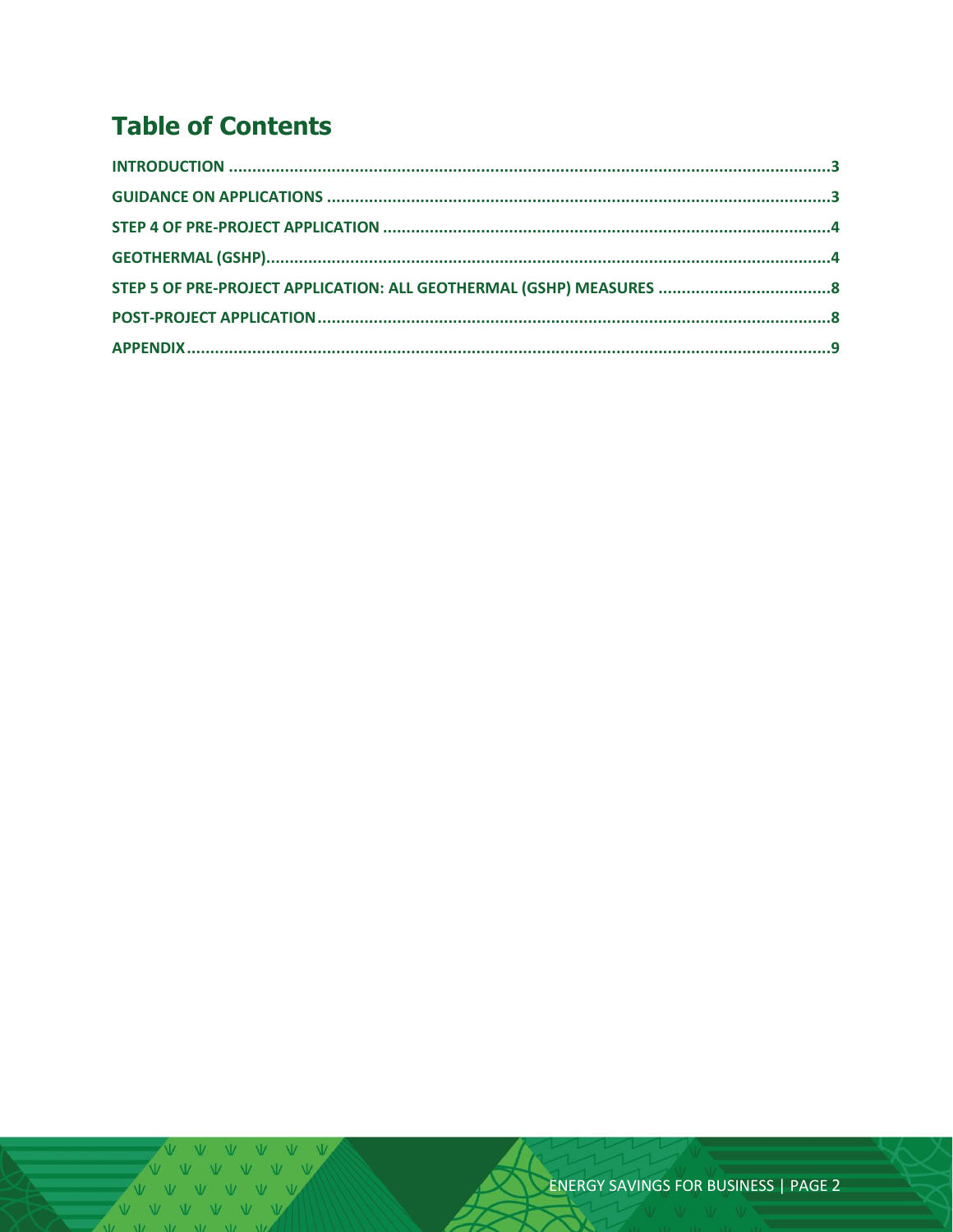#### <span id="page-2-0"></span>**INTRODUCTION**

This document is intended as a guide to support the submission of accurate and complete Geothermal, also referred to as Ground Source Heat Pump (GSHP), project applications. All applicants with GSHP should ensure the application meets the Eligibility Requirements set out in the Participant Terms and Conditions, Contractor Code of Conduct and Eligible Measures List. The applicant must submit the requested documentation and answer the questions contained within this document.

This checklist includes guidance for what needs to be entered in each input field at Step 4 and Step 5 of the Application process. Step 5 specifically describes which documents need to be uploaded and their purpose.

#### <span id="page-2-1"></span>**GUIDANCE ON APPLICATIONS**

The following sections provide guidance on Geothermal (GSHP) applications, ensuring that they are complete, accurate and comprehensive.

The applicant and/or contractor will also need to provide the following information in Step 4 and Step 5 of the application submission, as further described in the tables below.

ENERGY SAVINGS FOR BUSINESS | PAGE 3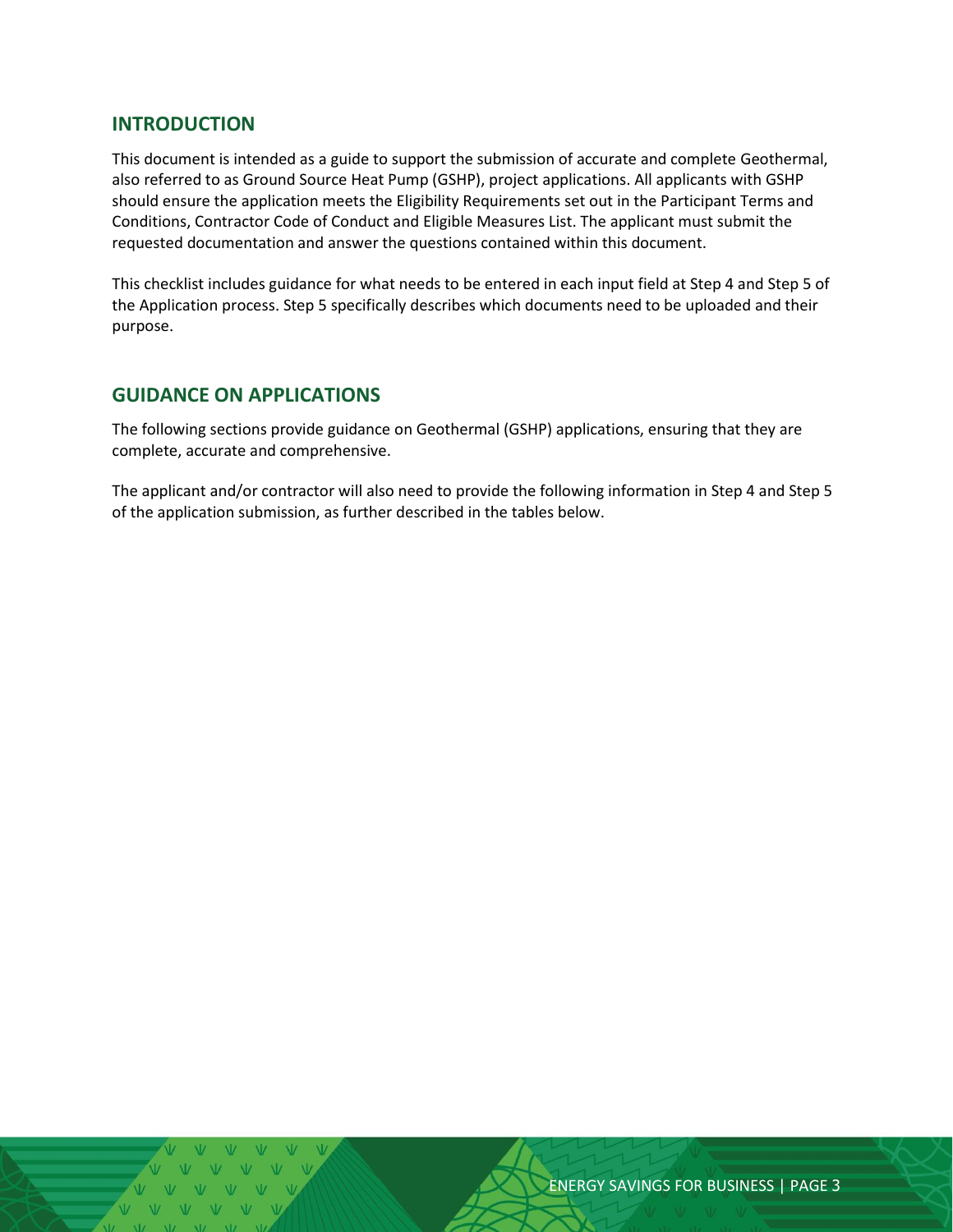#### <span id="page-3-0"></span>**STEP 4 OF PRE-PROJECT APPLICATION**

#### <span id="page-3-1"></span>**GEOTHERMAL (GSHP)**

Additional information may be requested through an Information Request (IR) to ascertain specifics of the system if not provided in the system design report.

| <b>Field</b>           | <b>What to Enter</b>                          | <b>How Data or Input Provided</b><br>is Used |  |
|------------------------|-----------------------------------------------|----------------------------------------------|--|
| Quantity               | Enter the number of systems being             | • Used to calculate                          |  |
|                        | installed. The default should be "1".         | eligible incentive.                          |  |
|                        |                                               | · Post-project QA/QC.                        |  |
| Is it Retrofit or New  | Select "Retrofit" if the project is being     | · Post-project QA/QC.                        |  |
| Construction?          | installed on an existing building or the      |                                              |  |
|                        | GSHP project is providing heating and         |                                              |  |
|                        | cooling to an existing building.              |                                              |  |
|                        |                                               |                                              |  |
|                        | Select "New Construction" if it is being      |                                              |  |
|                        | installed on a new building or the GSHP       |                                              |  |
|                        | project is providing power to new             |                                              |  |
|                        | equipment.                                    |                                              |  |
| <b>Building Type</b>   | Select from the list the building type:       | • Post-project QA/QC.                        |  |
|                        | Office                                        |                                              |  |
|                        | Private School                                |                                              |  |
|                        | Retail<br>$\bullet$                           |                                              |  |
|                        | Theater<br>$\bullet$<br>Warehouse             |                                              |  |
|                        | ٠<br>Private Healthcare                       |                                              |  |
|                        | Industrial                                    |                                              |  |
|                        | Other                                         |                                              |  |
| Building Size (Sq ft)  | Enter the building size in square footage.    | • Used for estimating energy                 |  |
|                        |                                               | savings achieved.                            |  |
| Existing, Proposed or  | Select from the list the existing heat source | • Used for estimating energy                 |  |
| Back-Up Heat Source    | (if retrofit project) or proposed heat source | savings achieved.                            |  |
|                        | (if new construction and GSHP not used):      |                                              |  |
|                        | <b>Electrical Resistance</b><br>$\bullet$     |                                              |  |
|                        | <b>Natural Gas</b>                            |                                              |  |
|                        | Air Source Heat Pump                          |                                              |  |
|                        | Propane                                       |                                              |  |
|                        | Oil                                           |                                              |  |
|                        | Other                                         |                                              |  |
| <b>DHW Existing or</b> | Select from the list the Domestic Hot         | • Used for estimating energy                 |  |
| Proposed Fuel Source   | Water (DHW) existing or proposed fuel         | savings achieved.                            |  |
|                        | source:                                       |                                              |  |
|                        | <b>Electrical Resistance</b><br>$\bullet$     |                                              |  |
|                        | <b>Natural Gas</b>                            |                                              |  |
|                        | Oil                                           |                                              |  |
|                        | Propane                                       |                                              |  |

 $N$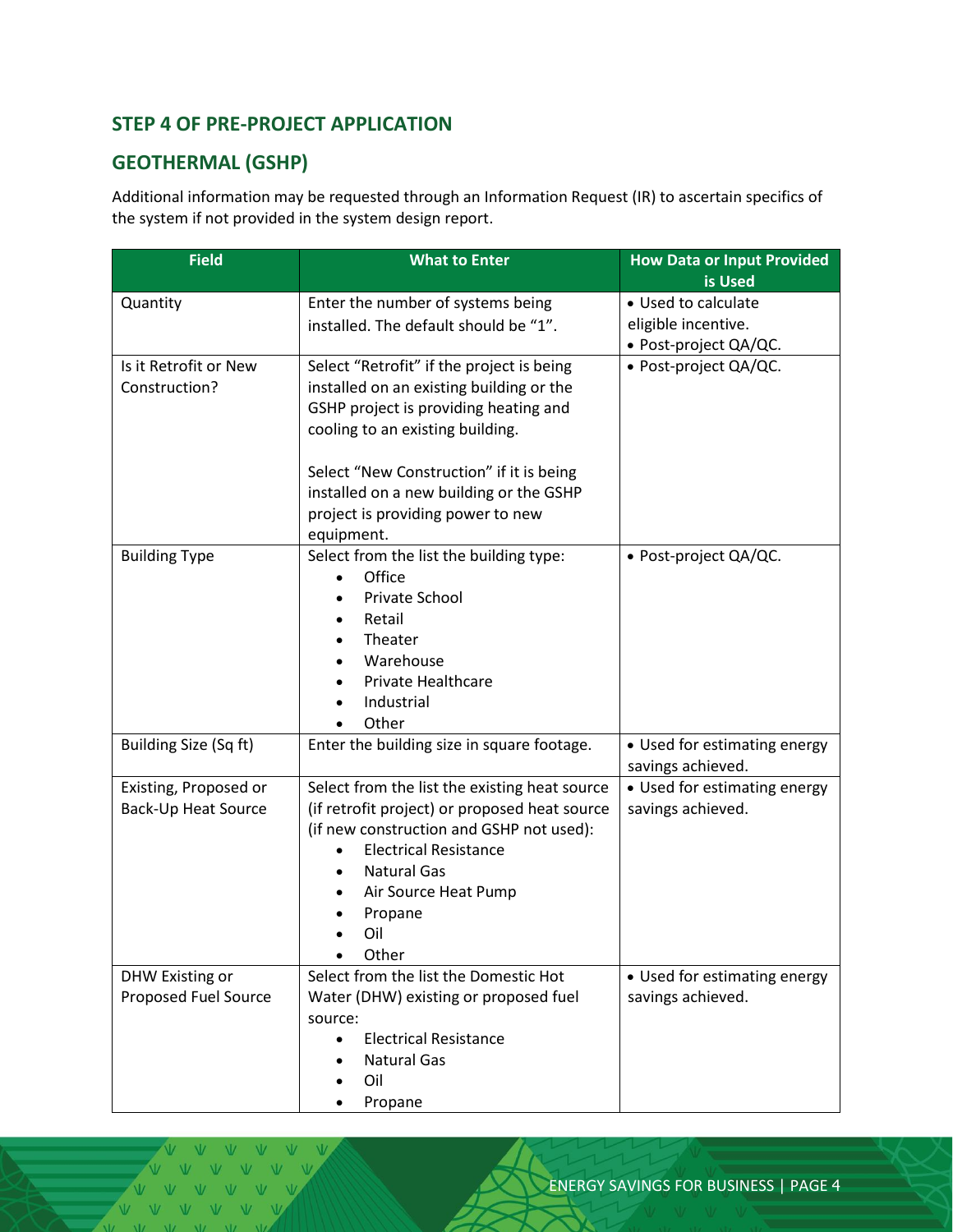| What Efficiency                | If you are implementing other efficiency          | • Used for estimating energy    |  |  |
|--------------------------------|---------------------------------------------------|---------------------------------|--|--|
| Measures are in the            | measures before you design your GSHP              | savings achieved.               |  |  |
| Building?                      | project, please select those from the list:       | · Post-project QA/QC.           |  |  |
|                                | Standard (ASHRAE 90.1)                            |                                 |  |  |
|                                | <b>Energy Recovery Ventilation</b><br>$\bullet$   |                                 |  |  |
|                                | <b>Upgraded Glass and Insulation</b><br>$\bullet$ |                                 |  |  |
|                                | Energy Recovery Ventilation and                   |                                 |  |  |
|                                | <b>Upgraded Glass</b>                             |                                 |  |  |
| <b>Total Capital Costs for</b> | Enter the total capital costs for efficiency      | • Used for estimating energy    |  |  |
| <b>Efficiency Measures</b>     | measures selected in the previous field.          | savings achieved.               |  |  |
| Selected (\$/sq ft)            |                                                   |                                 |  |  |
| Soil Thermal                   | Select from the list the Soil Thermal             | • Used for estimating energy    |  |  |
| Conductivity                   | Conductivity:                                     | savings achieved.               |  |  |
|                                | Low (20%)                                         |                                 |  |  |
|                                | Medium-High (20% +)                               |                                 |  |  |
| <b>Borefield Spacing</b>       | Select from the list the borefield spacing:       | · Post-project QA/QC.           |  |  |
|                                | 15' Spacing                                       |                                 |  |  |
|                                | 20' Spacing<br>$\bullet$                          |                                 |  |  |
|                                | 25' Spacing                                       |                                 |  |  |
| <b>GSHP Efficiency</b>         | Select from the list the GSHP efficiency:         | • Used for estimating energy    |  |  |
|                                | Standard (<3.5)<br>$\bullet$                      | savings achieved.               |  |  |
|                                | Medium (3.5 - 4.3)                                | · Post-project QA/QC.           |  |  |
|                                | High (>4.3)                                       |                                 |  |  |
| <b>GSHP COP</b>                | Enter the Coefficient of Performance (COP)        | • Used for estimating energy    |  |  |
|                                | for the Geothermal system.                        | savings achieved.               |  |  |
| <b>GSHP Capacity (Tons)</b>    | Enter the rated capacity of the geothermal        | • Used for estimating energy    |  |  |
|                                | system in tons.                                   | savings achieved.               |  |  |
|                                |                                                   | · Calculate eligible incentive. |  |  |
| <b>Drilling Cost Estimate</b>  | Enter the estimated cost of drilling.             | · Calculate eligible incentive. |  |  |
| (5/sq)                         |                                                   |                                 |  |  |
| Conventional                   | Enter the efficiency of the alternative           | • Used for estimating energy    |  |  |
| <b>Equipment Cooling</b>       | cooling equipment. For retrofit, it would be      | savings achieved.               |  |  |
| Efficiency (EER or COP)        | the existing equipment. For new                   |                                 |  |  |
| (Optional)                     | construction, it would be the building code.      |                                 |  |  |
| Conventional                   | Select from the list the system type:             | • Used for estimating energy    |  |  |
| <b>Equipment Cooling</b>       | <b>Standard for Direct Expansion (DX)</b>         | savings achieved.               |  |  |
| Efficiency                     | Medium for Air Cooled Chiller<br>$\bullet$        |                                 |  |  |
|                                | High for Water Cooled Chiller                     |                                 |  |  |
| Conventional                   | Enter the efficiency of alternative cooling       | • Used for estimating energy    |  |  |
| <b>Equipment Heating</b>       | equipment. For retrofit, it would be the          | savings achieved.               |  |  |
| Efficiency (%) (Optional)      | existing equipment. For new construction,         |                                 |  |  |
|                                | it would be the building code.                    |                                 |  |  |
| Conventional                   | Select from the list the conventional             | • Used for estimating energy    |  |  |
| <b>Equipment Heating</b>       | equipment heating efficiency:                     | savings achieved.               |  |  |
| Efficiency                     | Standard for 75%                                  |                                 |  |  |
|                                | Medium for 85%<br>$\bullet$                       |                                 |  |  |
|                                | High for 95%<br>٠                                 |                                 |  |  |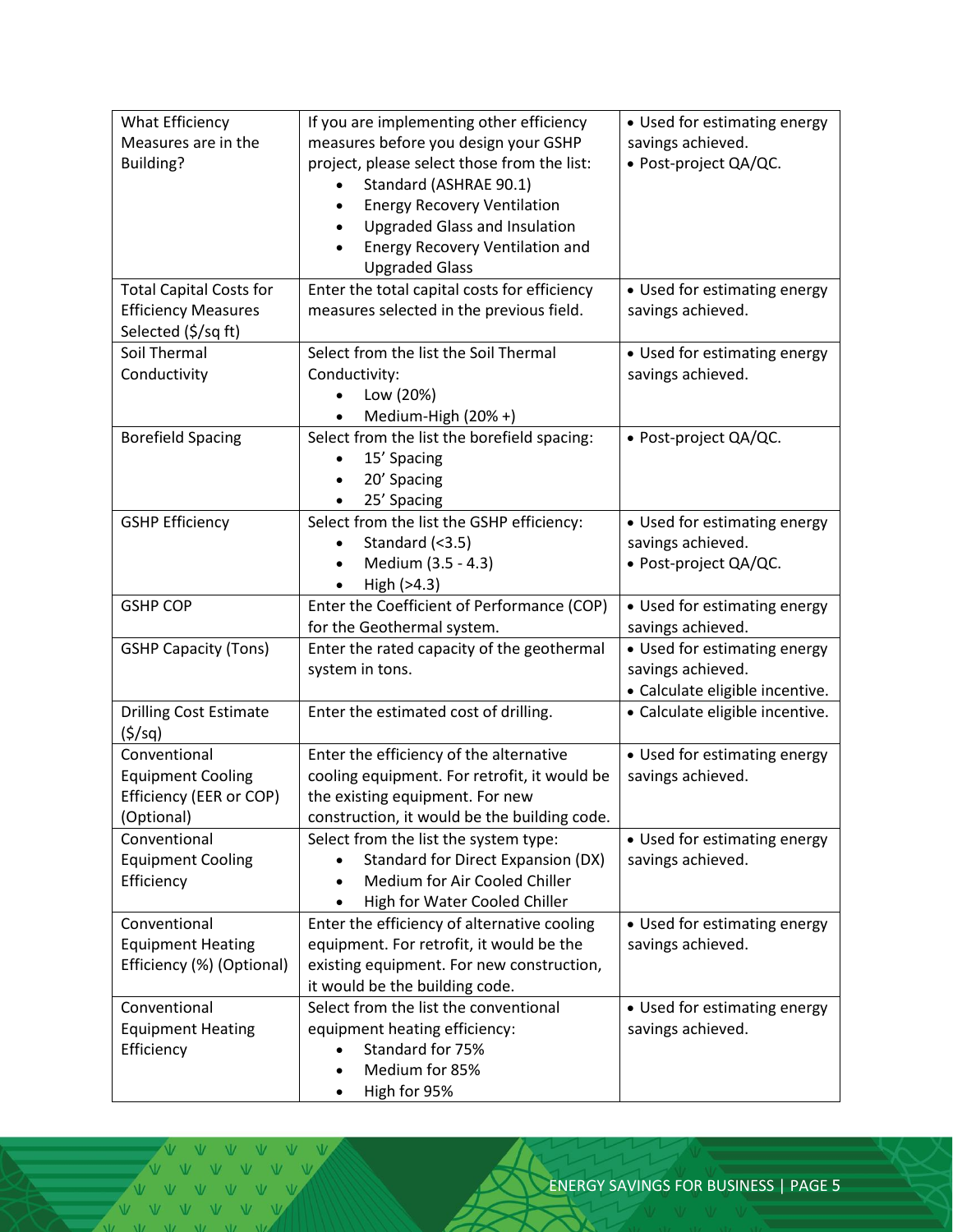| Electricity Price (\$/kWh)                    | Enter the electricity cost in \$/kWh.                                                                                                                                                                                                                                                                                                                                                                                                                         | • Used for estimating energy<br>savings achieved.   |  |
|-----------------------------------------------|---------------------------------------------------------------------------------------------------------------------------------------------------------------------------------------------------------------------------------------------------------------------------------------------------------------------------------------------------------------------------------------------------------------------------------------------------------------|-----------------------------------------------------|--|
| Heating Fuel Price (\$)                       | Enter the cost of heating fuel price in \$.                                                                                                                                                                                                                                                                                                                                                                                                                   | • Used for estimating energy<br>savings achieved.   |  |
| <b>Heating Fuel Units</b>                     | Select from the list the heating fuel cost<br>units:<br>Electricity - kWh<br>$\bullet$<br>$Gas - GI$<br>$\bullet$<br>Oil or Propane - Gallons                                                                                                                                                                                                                                                                                                                 | • Used for estimating energy<br>savings achieved.   |  |
| <b>Heat Pump Specification</b><br>Sheet       | Upload the specification sheet for the heat<br>pump along with the warranty information.<br>Indicate/circle which specific equipment is                                                                                                                                                                                                                                                                                                                       | · Post-project QA/QC.                               |  |
| In-Ground Items<br><b>Specification Sheet</b> | being used for project.<br>Upload the specification sheet for the in-<br>ground items along with the warranty<br>information.<br>Indicate/circle which specific equipment is<br>being used for project.                                                                                                                                                                                                                                                       | · Post-project QA/QC.                               |  |
| System Design Report                          | Upload the system design report approved<br>by an engineer licensed in Alberta. The<br>System Design Report must include an<br>annualized system sizing analysis providing<br>the thermal load calculations, other system<br>sizing considerations, approved borefield<br>location and layout, equipment<br>specifications, facility integration within<br>existing equipment, requirements for<br>additional (backup) heat sources and<br>economic analysis. | · Post-project QA/QC.                               |  |
| <b>Energy Model Output</b>                    | Upload the modelled energy output of the<br>system. Include Hourly energy loads of the<br>building based on proposed building<br>construction, occupancy and mechanical<br>system design. There should be several<br>iterations of the energy model clearly<br>showing efficiency measures used to<br>balance energy loads to and from the<br>ground.                                                                                                         | • Used for estimating energy<br>savings achieved.   |  |
| Field Site Plan/Layout                        | Upload a site layout plan clearly showing<br>the site and location of proposed system.                                                                                                                                                                                                                                                                                                                                                                        | • Post-project QA/QC.                               |  |
| Equipment & Material<br>Costs                 | Enter equipment and material costs as<br>indicated on the invoice / final quote.                                                                                                                                                                                                                                                                                                                                                                              | • Calculate incentive cap.<br>· Post-project QA/QC. |  |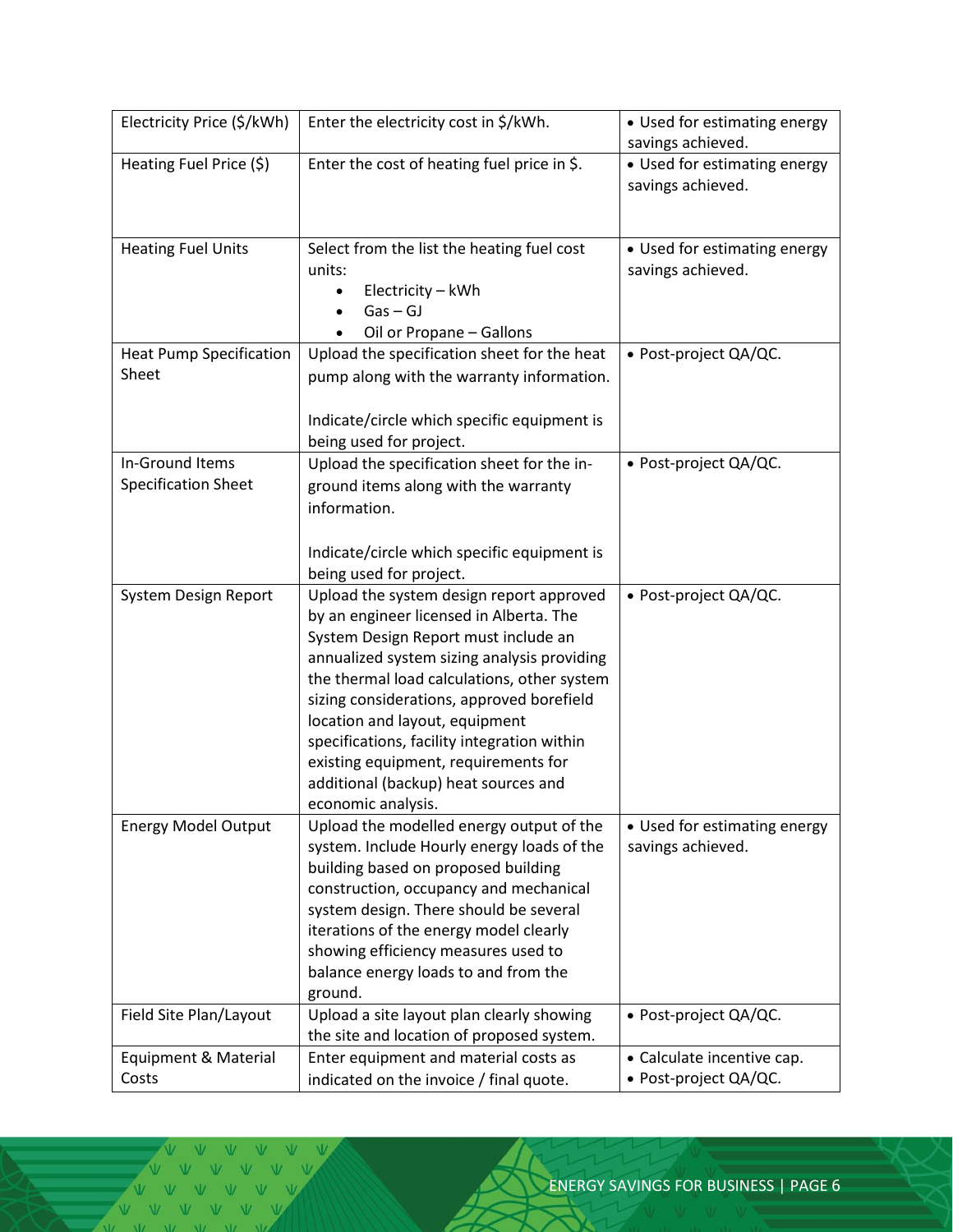| Labour Cost | Enter labour costs as indicated on the<br>invoice / final quote including drilling costs.       | • Calculate incentive cap.<br>• Post-project QA/QC. |  |
|-------------|-------------------------------------------------------------------------------------------------|-----------------------------------------------------|--|
| Design Cost | Enter design costs and include all other<br>costs as indicated on the invoice / final<br>quote. | • Calculate incentive cap.<br>• Post-project QA/QC. |  |

ENERGY SAVINGS FOR BUSINESS | PAGE 7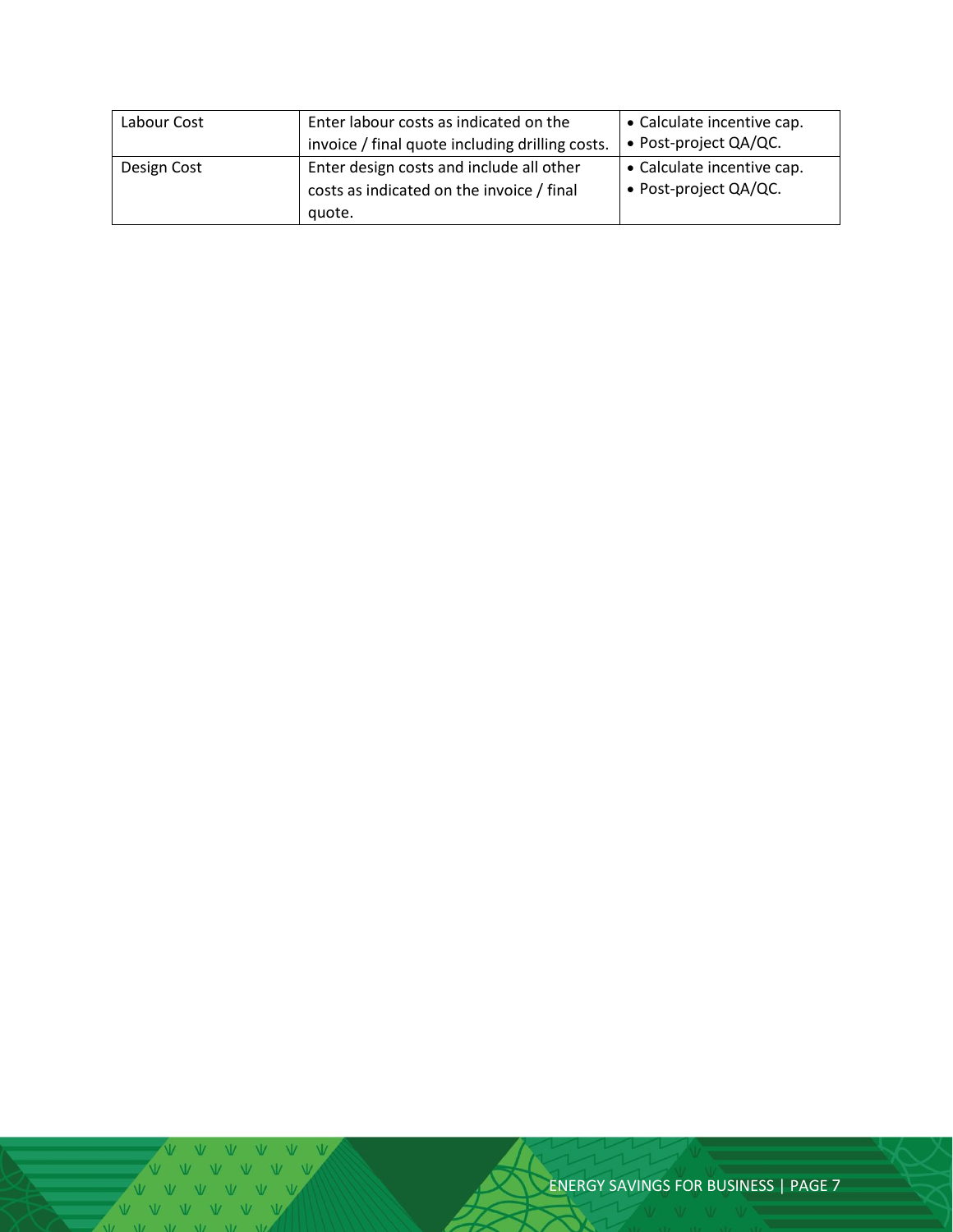#### <span id="page-7-0"></span>**STEP 5 OF PRE-PROJECT APPLICATION: ALL GEOTHERMAL (GSHP) MEASURES**

| <b>Field</b>                         | <b>What to Enter</b>                                                                                                                                                                                                                                                                                                                                            | <b>How Data or Input Provided is</b><br><b>Used</b>                                                                     |
|--------------------------------------|-----------------------------------------------------------------------------------------------------------------------------------------------------------------------------------------------------------------------------------------------------------------------------------------------------------------------------------------------------------------|-------------------------------------------------------------------------------------------------------------------------|
| Cost Quote                           | Quote or invoice should be itemized to<br>include quantity, brand, model numbers<br>for equipment, applicant name,<br>contractor name, facility address and<br>date (Sample quote provided in the<br>Appendix). Costs should be indicated<br>separately for:<br><b>Equipment and Material</b><br>Labour<br>$\bullet$<br>Design and Others<br>Taxes<br>$\bullet$ | Cross-reference against<br>$\bullet$<br>provided costs.<br>Calculate incentive cap.<br>Post-project QA/QC.<br>$\bullet$ |
| <b>Electricity Bill for Facility</b> | Upload the most recent electricity bill<br>available for the facility.                                                                                                                                                                                                                                                                                          | Ascertain rate class.                                                                                                   |

#### <span id="page-7-1"></span>**POST-PROJECT APPLICATION**

Note that for the post-project application, you will be required to confirm that no changes were made from the pre-project application, unless an Application Change Approval Notice was issued by ERA. In terms of documents required, you will need to provide evidence of the following:

- Invoice for Project Costs
- Proof of Payment for Project Costs
- Electrical and Installation Permits
- Occupancy Permit (for new construction or major renovation projects)
- Any conditions stated in the Notice of Pre-Approval

Participant may be subject to a QA/QC check and may be asked for additional documentation and facilitate a site visit.